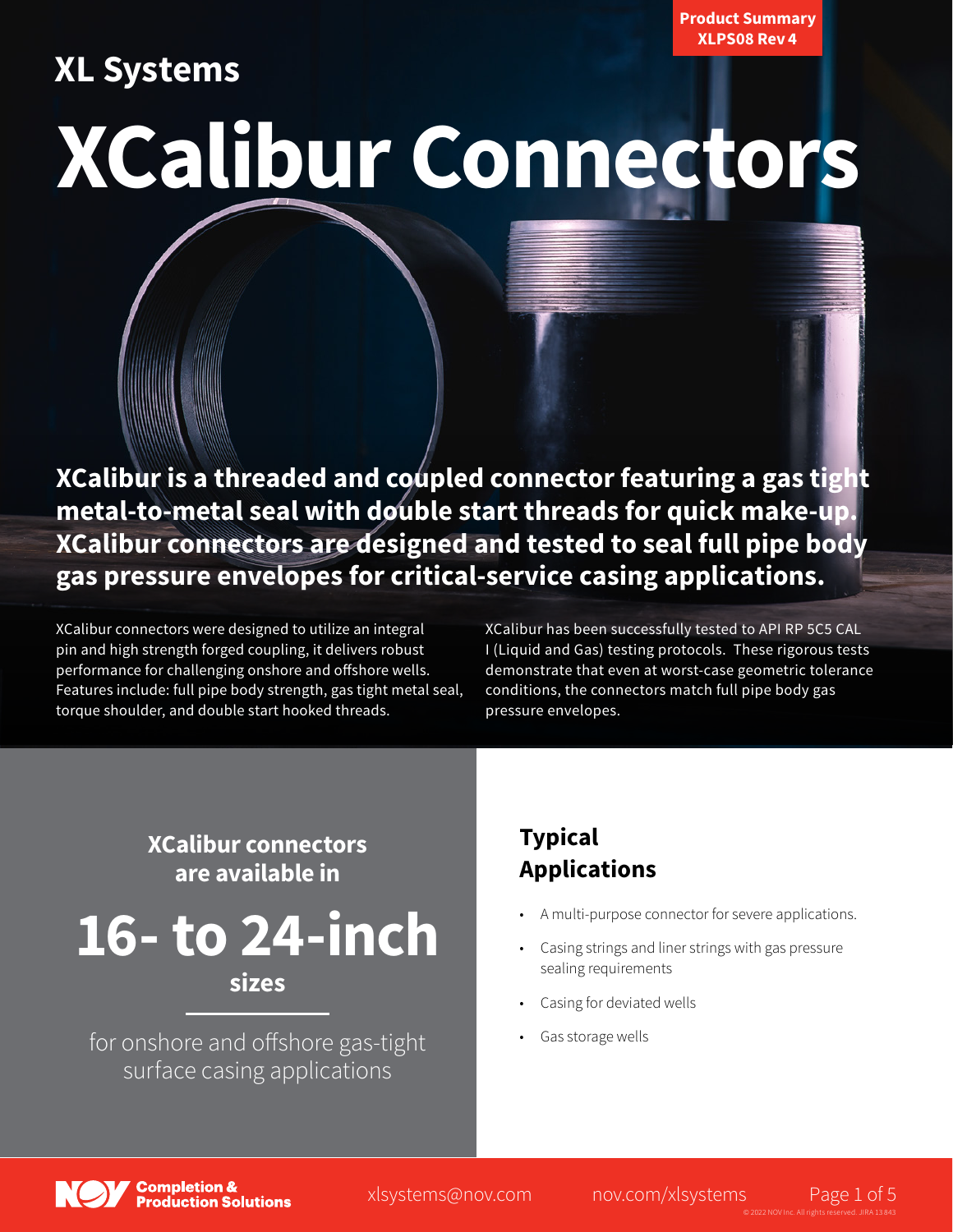## **Unique Features and Benefits**

#### **Family of Parts Design Philosophy**

The XCalibur product line was designed using the family of parts design approach, ensuring maximized performance for every size configuration. This approach is used to guarantee that no size configuration is under or over designed. Each size configuration shares geometric design similarities and performance targets, making it easier to verify and predict performance characteristics using digital design and simulation tools.

#### **High Strength Forged Coupling**

XCalibur connector couplings are threaded on forgings which provide uniform geometry and mechanical properties for reliable and predictable performance characteristics.

#### **No Welding Required**

Economical alternative to weld-on connectors, XCalibur delivers high strength options for non-weldable pipe grades. Pins are integral, meaning they are machined directly onto the ends of the pipe.

#### **100% Pipe body strength**

Connector strength meets or exceeds pipe body for all strength ratings: tension, compression, bending, internal pressure, and external pressure.

#### **Metal-to Metal Seal**

Industry experience is that metal-to-metal seals are preferred for long-term gas pressure containment, but not all metal seals are gas-tight designs. XCalibur's metal-to-metal seal is designed and tested to API RP 5C5 CAL I (Liquid and Gas) for proven reliability under high combined loads.

#### **Engineered Threadform**

Double start, deep stabbing thread design delivers fast, reliable make-up, and eliminates cross-threading. Hooked thread-form design maintains engagement under extreme loading conditions.

#### **No Mechanical Anti-Rotation Device**

Unique thread design and interference contact builds torque energy over half a revolution. Make-up torque energy stored as interference over the full thread length prevents unintended connector back-off during installation.

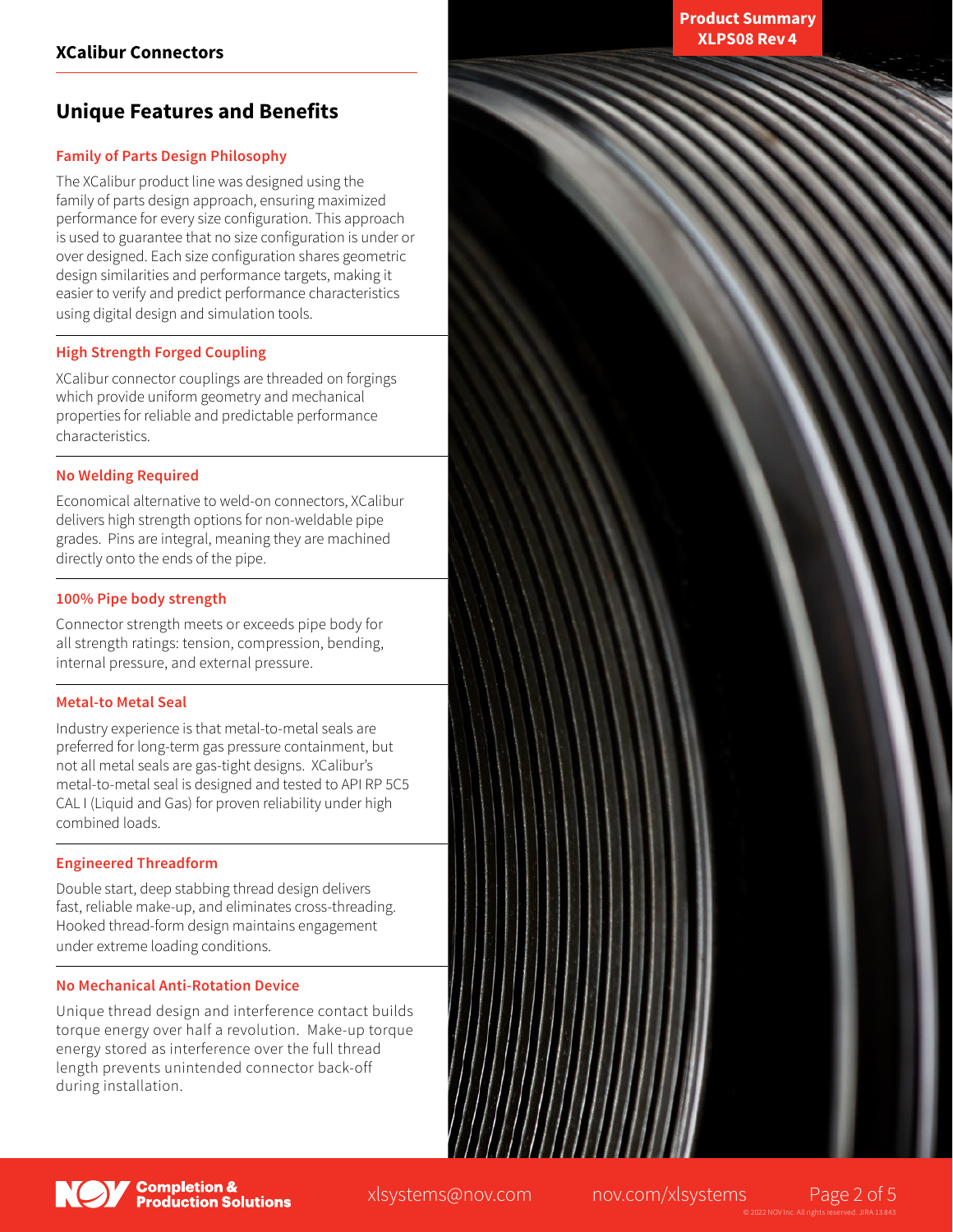## **16- to 24-inch Sizes**

XCalibur connectors are designed for robust and reliable performance in the most demanding onshore and offshore surface casing, liner string, and conductor applications.

The primary and only pressure seal for the connectors is a metal-to-metal seal on the ID side of the threads. This seal maintains robust gas-tight sealability at full pipe body pressure ratings.

XCalibur connectors match full pipe body structural strength in a compact connector profile. XCalibur connector thread technology eliminates the need for a thick torque shoulder by absorbing compressive loads in the threads, simultaneously providing robust connector strength and generous ID and OD clearances.

The box coupling provides and integral lift shoulder for easy running and handling on the rig using standard casing elevators.

XCalibur connectors share favorable field make-up characteristics: deep stabbing, fast make-up, low-torque spinup, high torque capacity and built-in resistance to unintended back-off.







xlsystems@nov.com nov.com/xlsystems Page 3 of 5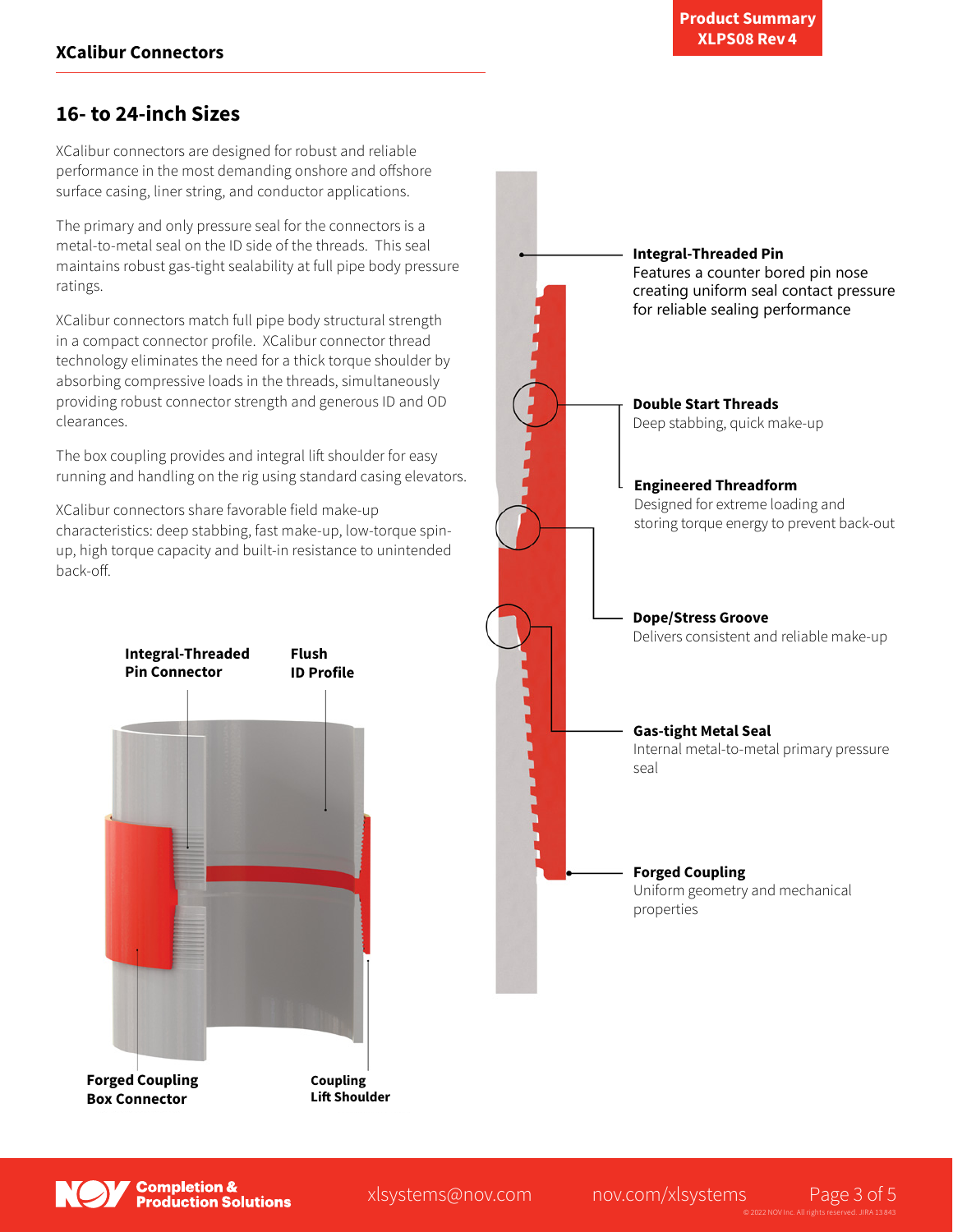## **Analysis and Physical Testing Summary**

Digital design and simulation tools such as finite element analysis (FEA) were extensively used to develop the XCalibur connector design. These tools were particularly used to design the new thread and metal seal design, and associated dimensional tolerances.

However, the most reliable measure of connector sealability performance is a full-scale test under combined axial, bending, and pressure loads. XL Systems has completed testing to API RP 5C5 CAL I (Liquid and Gas) for the XCalibur connector.

The table below is a summary of the XCalibur connector physical testing scope completed to date. XL Systems Engineering Technical briefs are available with detailed information for each test series.

Highlights of the tests include:

- Test followed API RP 5C5 CAL I (liquid and gas) testing protocols.
- CAL I consisted of two Specimen 1 samples (1 liquid pressure, & 1 gas pressure) and one Specimen 5 sample.
- Each machined to the worst-case dimensional tolerance combinations as defined in API RP 5C5 criteria.
- Make and break testing was completed as defined per API RP 5C5 for make-up torque targets, and number of make and breaks per end.
- Connection test load envelopes were based on 95% pressure ratings for the pipe body using actual (measured) material yield stress. This is the rigorous 'full pipe body' testing envelope.
- Make and Break tests plus combined loading sealability tests were completed as required by the standard for CAL I testing. Series A test included tension, compression, internal, and external pressure. Series B tests included tension, compression, bending, and internal pressure. Limit load testing included tension to failure and 50% tension with internal pressure to failure.
- All test samples successfully completed the full testing protocol with no leaks or catastrophic connector failures.

#### **Physical test type and number of XCalibur Connector samples tested**

| Pipe Size (Inch)  | <b>Pipe Grade</b> | <b>Coupling Grade</b> | <b>CAL I- Liquid Sealability</b><br><b>Combined Loading</b> | <b>CALI-Gas Sealability</b><br><b>Combined Loading</b> |
|-------------------|-------------------|-----------------------|-------------------------------------------------------------|--------------------------------------------------------|
| $20 \times 0.750$ | X80               | M90N                  |                                                             |                                                        |





Completion <mark>&</mark><br>Production Solutions

xlsystems@nov.com nov.com/xlsystems Page 4 of 5